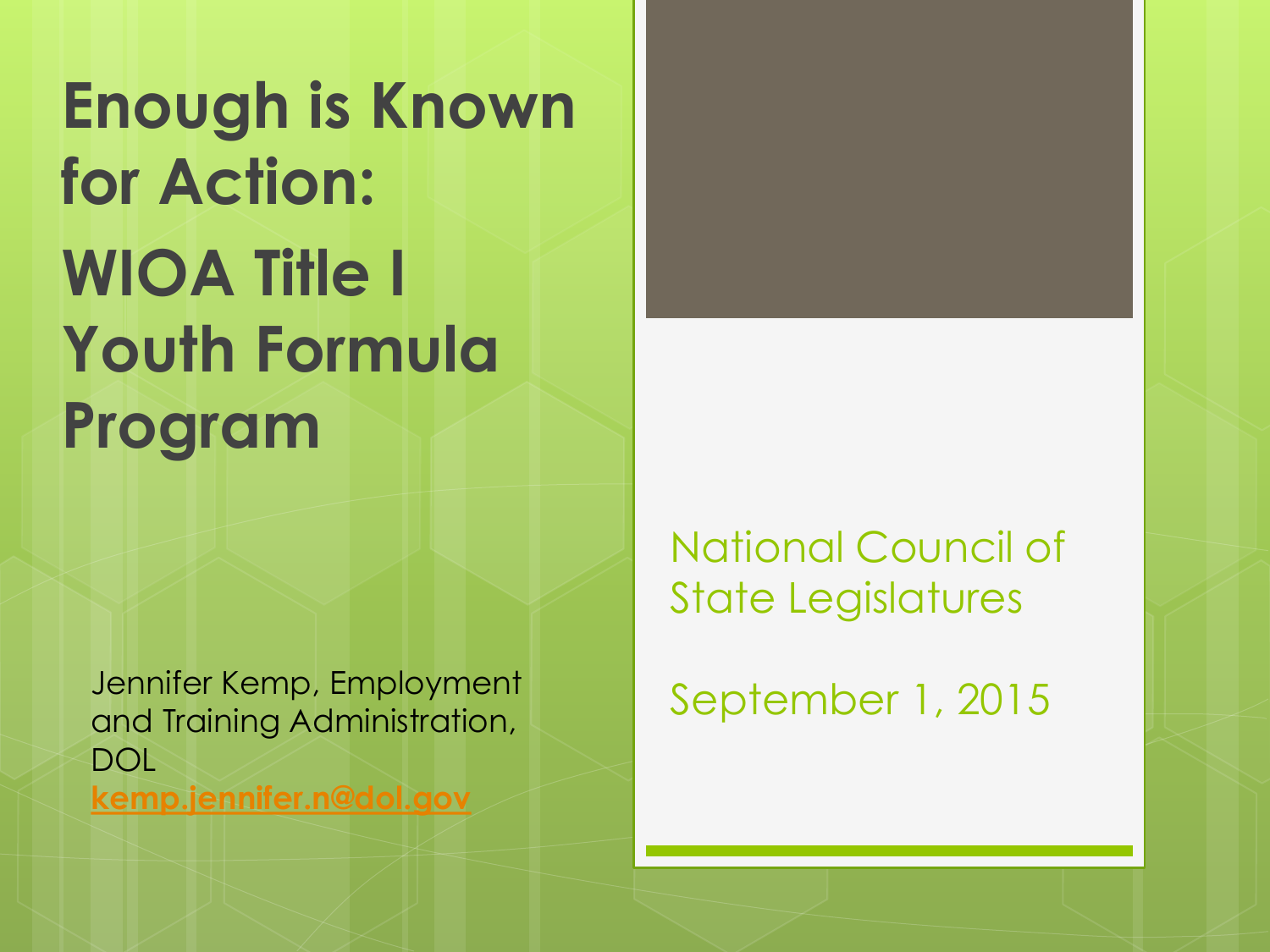# Young adults ages 16-24

- o ~40 million people
- 6.7 million are not connected to school or work
- o This summer (2015) 52.7 percent were employed in July
- o No real change from a year earlier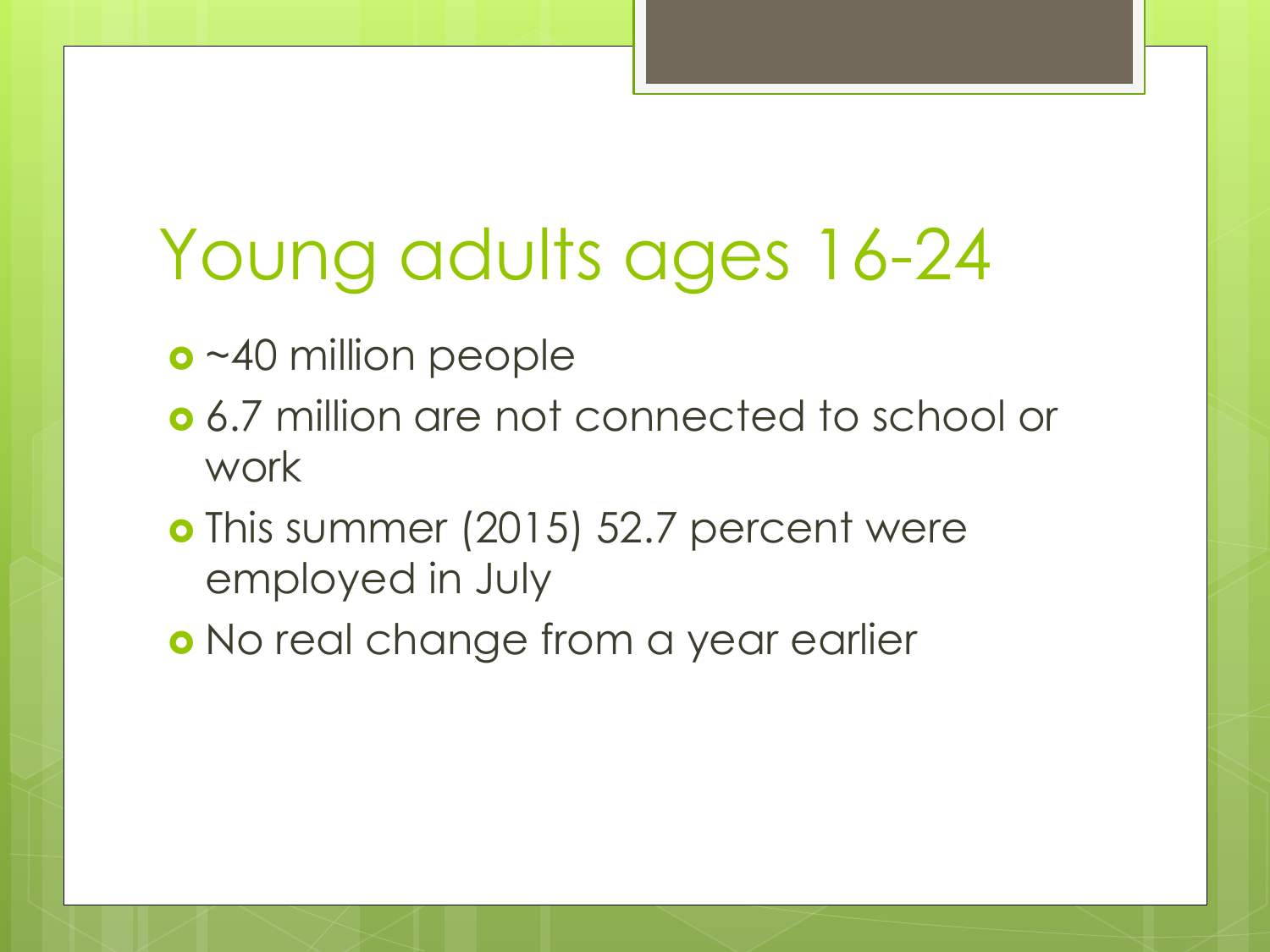As college enrollment rates increased for 16 to 24 year olds, labor force participation decreased



NOTE: Shaded areas represent recessions as determined by the National Bureau of Economic Research (NBER). Beginning in 1994, data reflect the introduction of a major redesign of the Current Population Survey. Additional adjustments to population controls were incorporated into the data in January of various years. These changes can affect comparability with data for prior periods.

SOURCE: Bureau of Labor Statistics, Current Population Survey, 2014.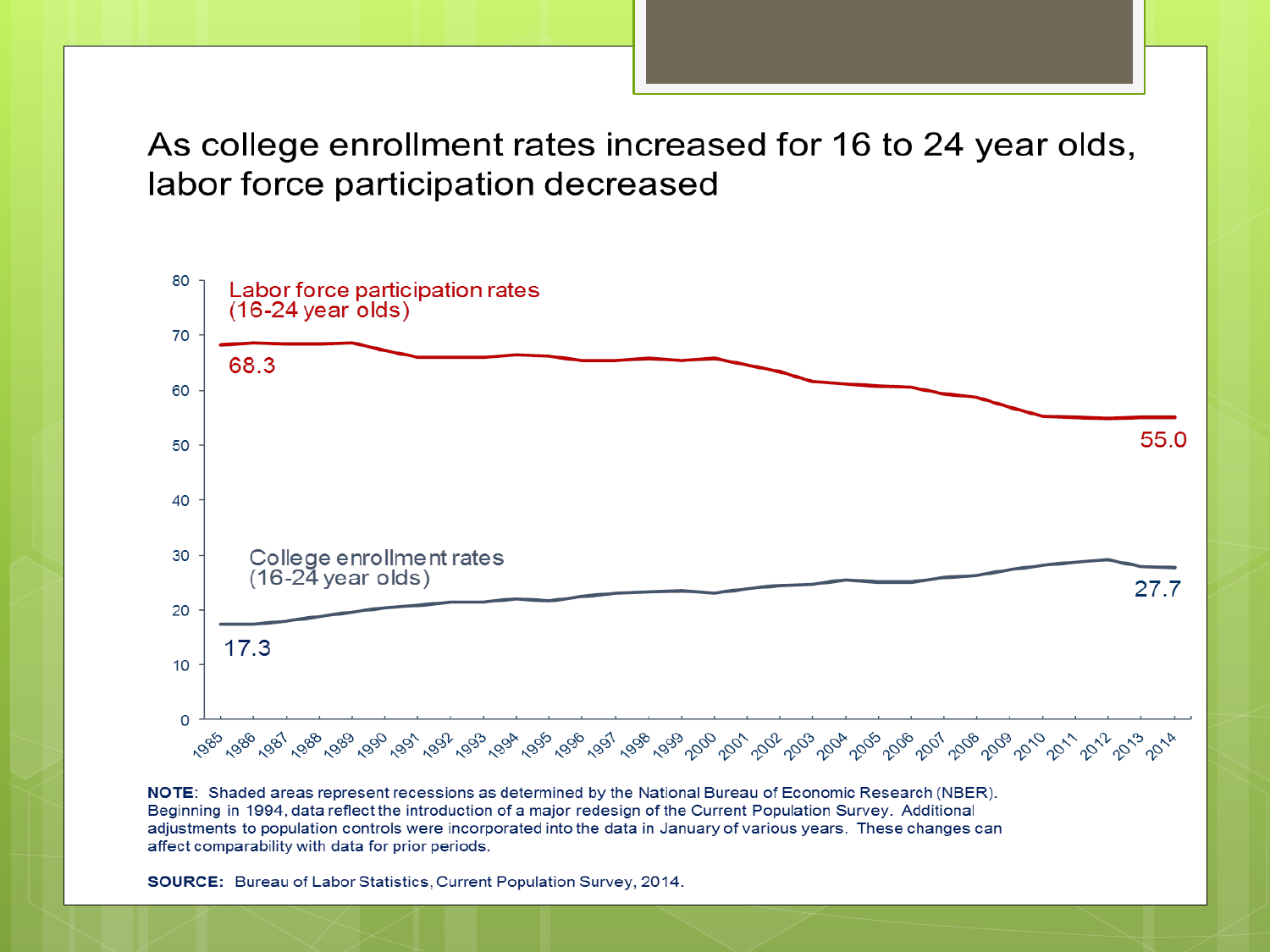### Flow of the Workforce System

**U.S. Department of Labor**

Oversees the public workforce system

**State Agency/State Workforce Development Board**

Develops a strategic vision for the state, provides leadership to the and informs local strategies

**Local Workforce Development Boards**  Provides strategic direction to their areas and sets training priorities

**Service Providers (may include American Job Centers)**

Local service providers including community organizations and American Job Centers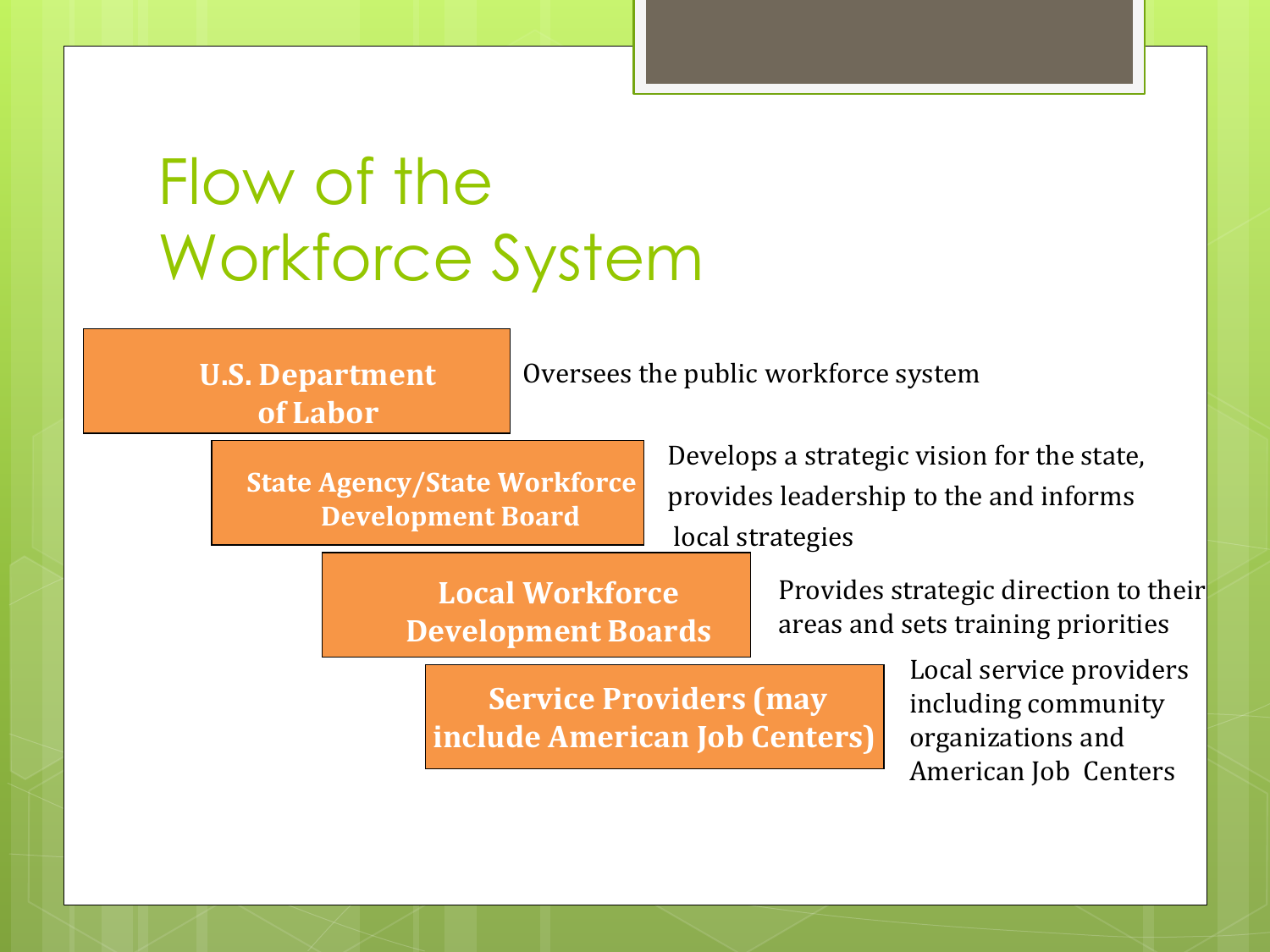# Importance of Partnerships

- WIOA broadens services and focuses on a more difficult to serve population – without providing much of an increase (if any) in funding
- **o** Partnerships are therefore critical in implementing WIOA
	- WIOA Title II Adult Education
	- **o** Vocational Rehabilitation
	- K-12 System
	- **o** Human Service Agencies with TANF funds
	- **o** Employers
	- WIOA Adult program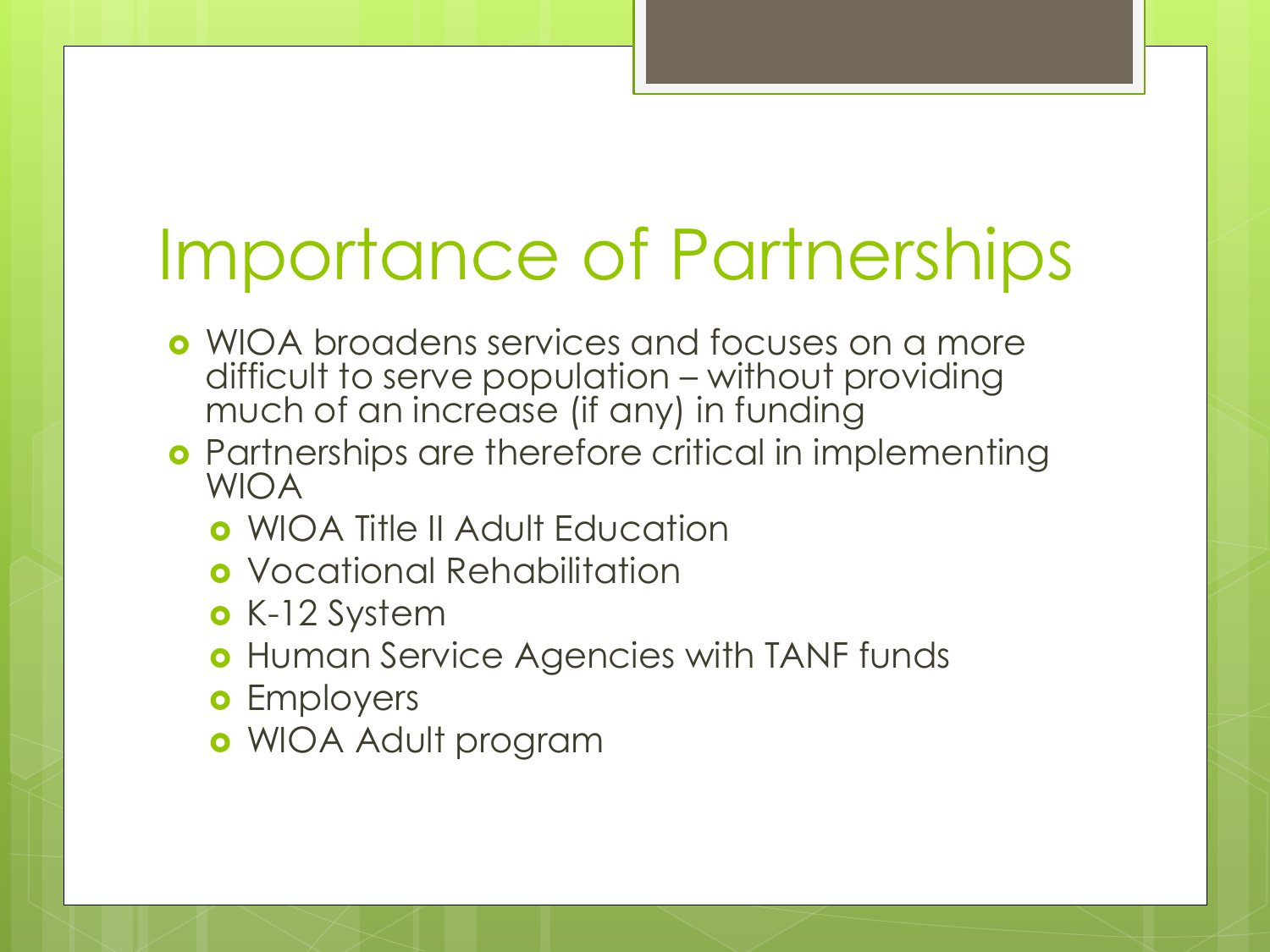#### WIOA Title I Youth program elements

- **o** Academic
	- **o** Tutoring, study skills training, and dropout prevention activities
	- **o** Alternative secondary school offerings
- **o** Vocational
	- **•** Work experience year round and during the summer months
	- **o** Occupational skills training
	- Leadership development activities
- o Support
	- **o** Supportive services
	- **o** Mentoring
	- **o** Follow-up services
	- **o** Comprehensive guidance and counseling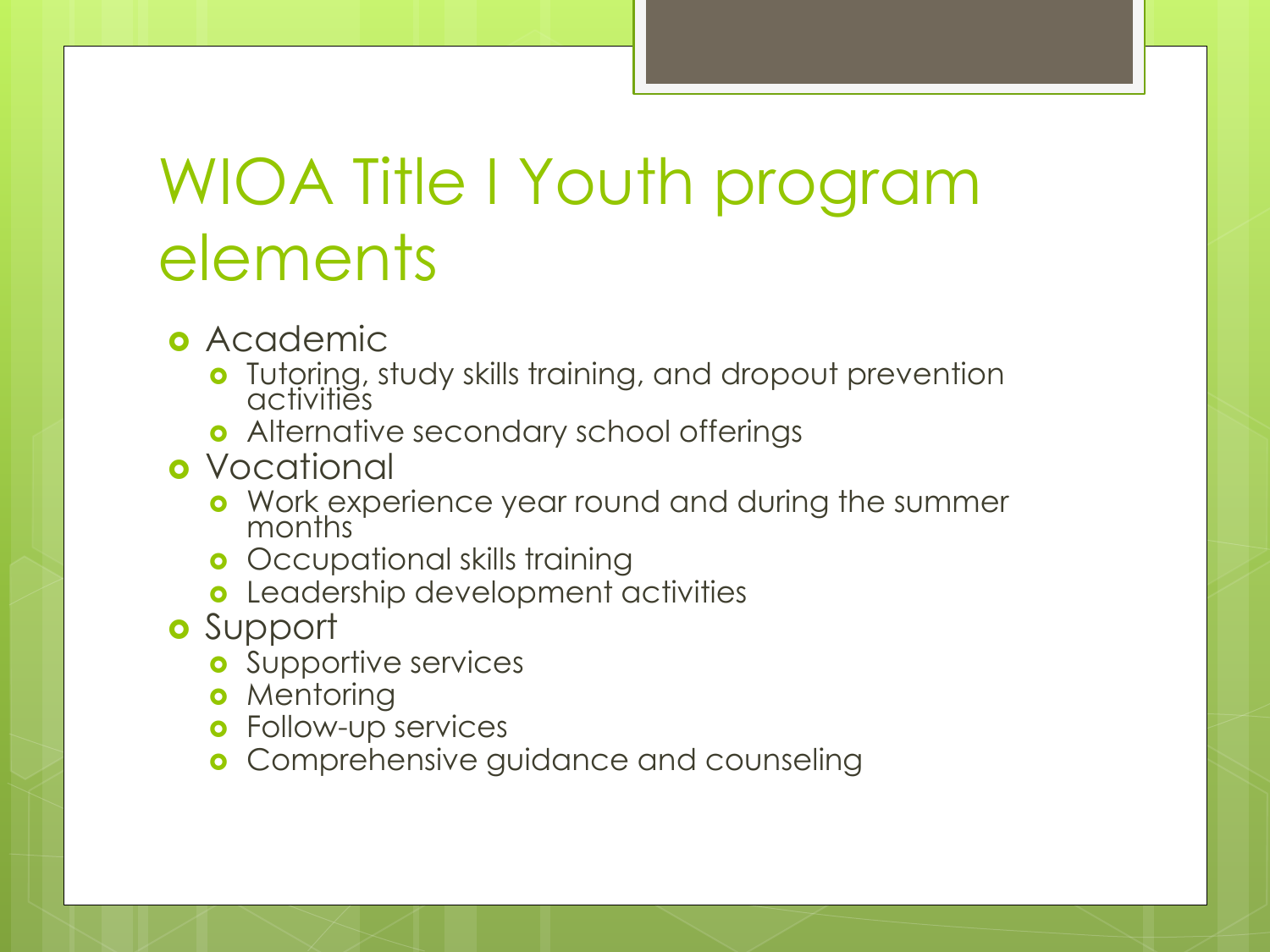## New program elements

- Financial literacy Piloting existing FDIC curriculum "Money Smart"
- Entrepreneurial skills training
- Services that provide labor market and employment information in the local area
- Activities that help youth transition to postsecondary education and training
- Education offered concurrently with and in the same context as workforce preparation activities and training for a specific occupation or occupational cluster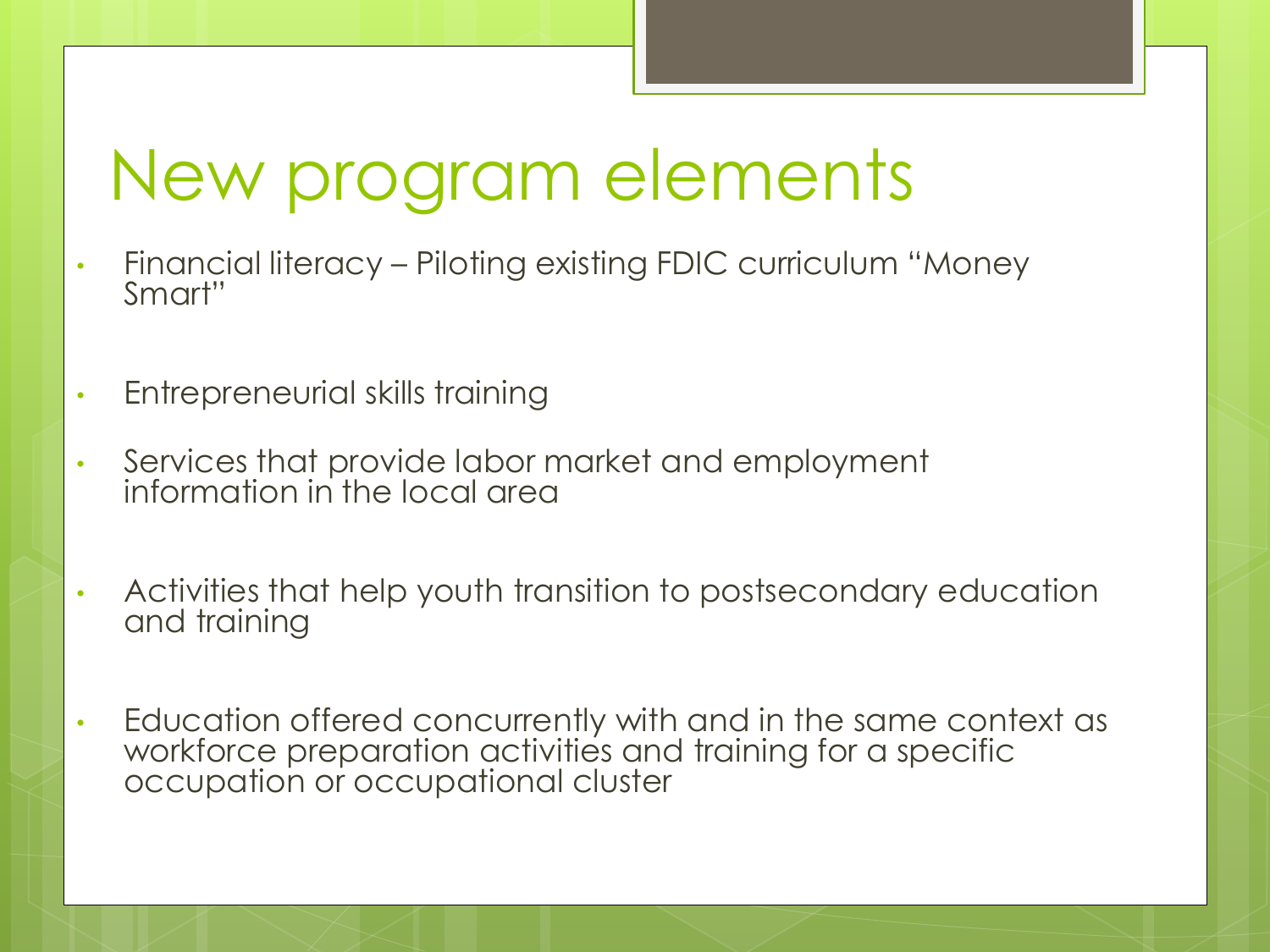#### 75% Out-of-School Youth Expenditure Rate

- States and local areas "must work towards spending 75% of PY 2015 funds on OSY"
- o If a state/local area cannot meet 75% OSY expenditures with PY '15 funds, they must:
	- Demonstrate increased OSY expenditures compared to previous year
	- **o** Show increase of at least 10 percentage points and no lower than a 50% OSY expenditure rate
	- o Be prepared to describe how they will achieve the 75% OSY expenditure rate with PY 2016 funds.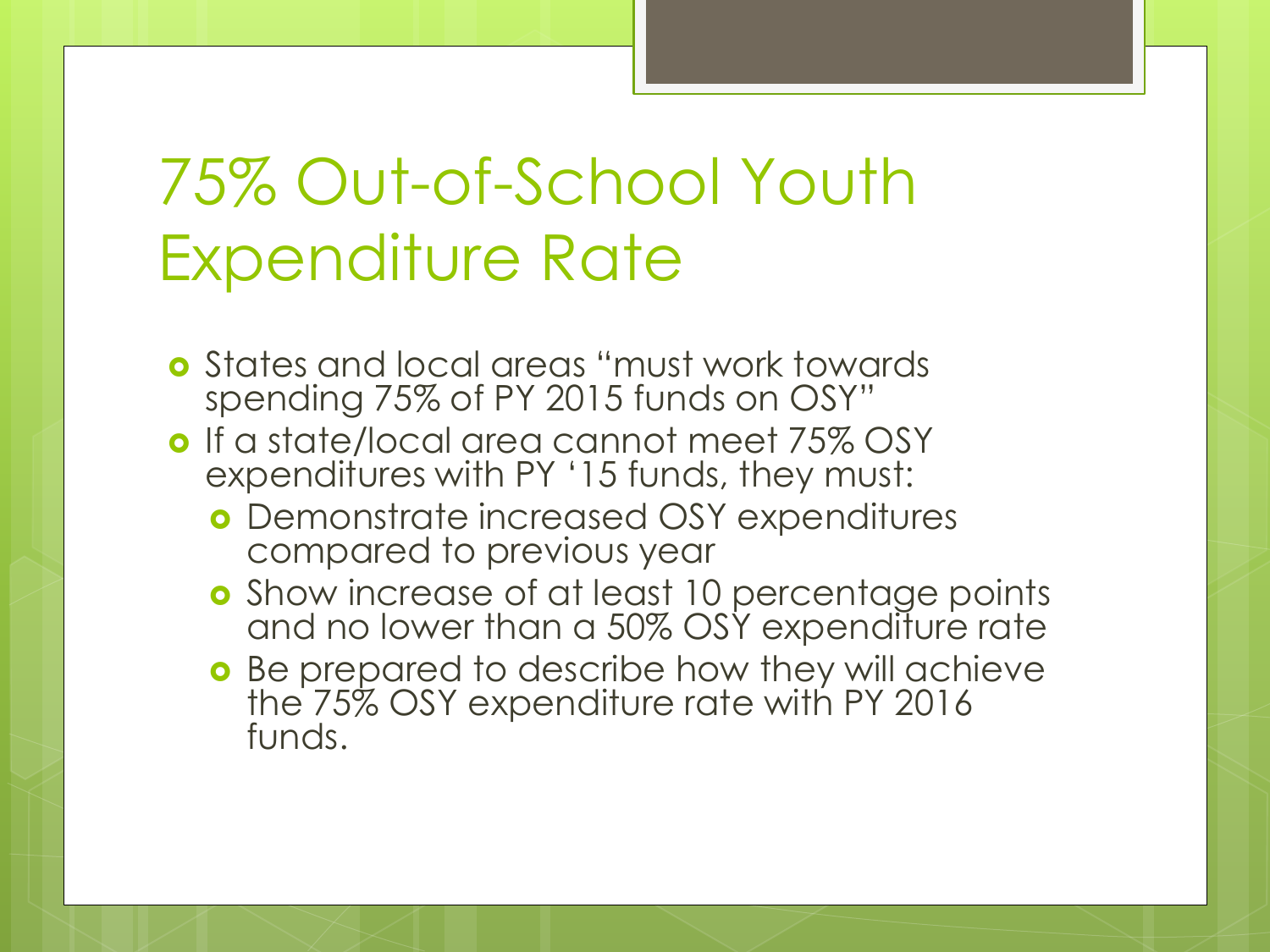#### Work Experiences

- At least 20% of local Youth formula funds must be used for work activities such as:
- Summer jobs New report showing summer jobs may reduce violence among disadvantaged youth (Heller 2015)
- Pre-apprenticeship Did you know YouthBuild is considered a pre-apprenticeship program?
- On-the-job training
- Internships

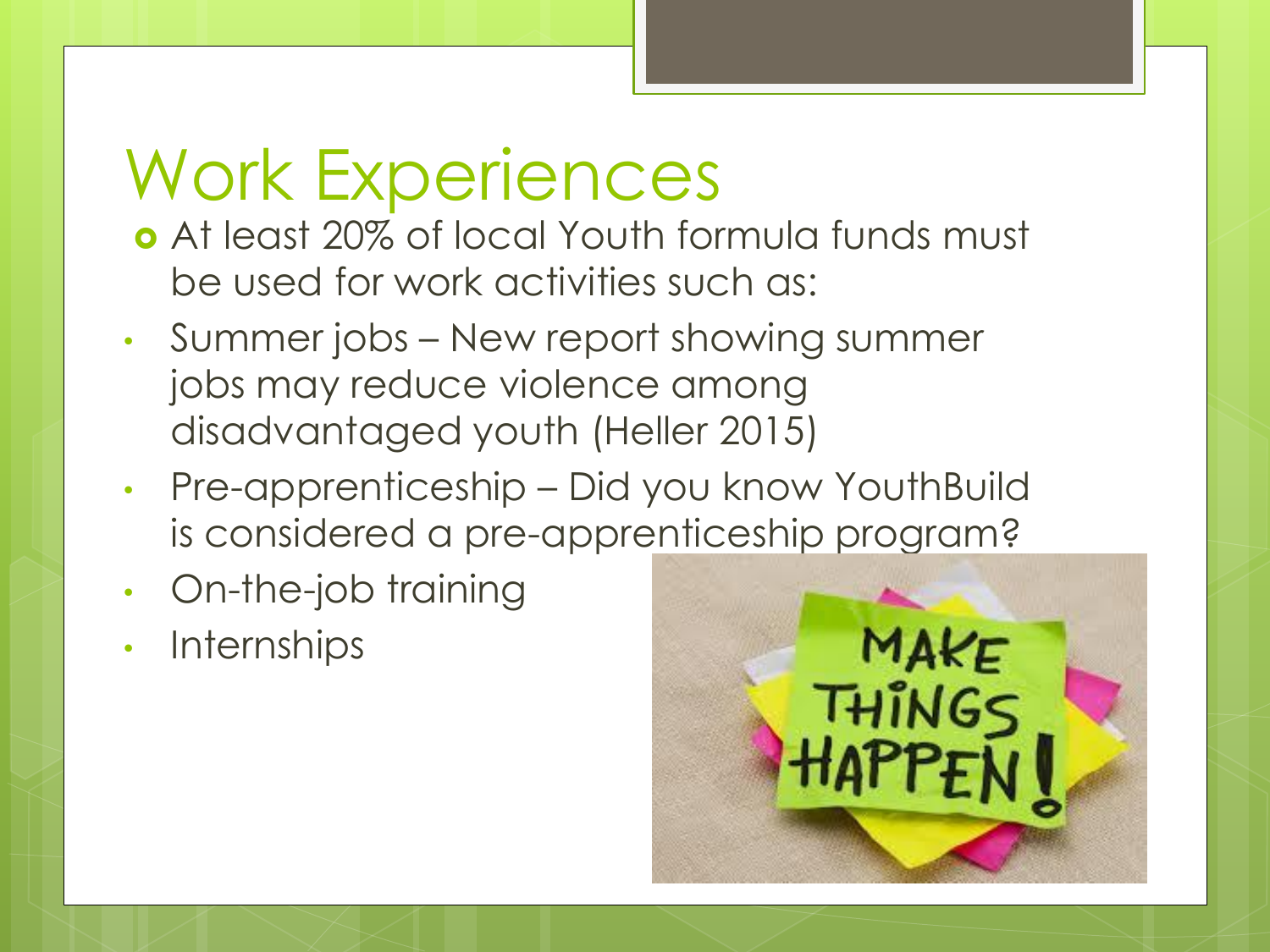## Youth Committees

#### • Youth Councils to Youth Committees – Strongly Encourage

**o** All online at www.servicelocator.org

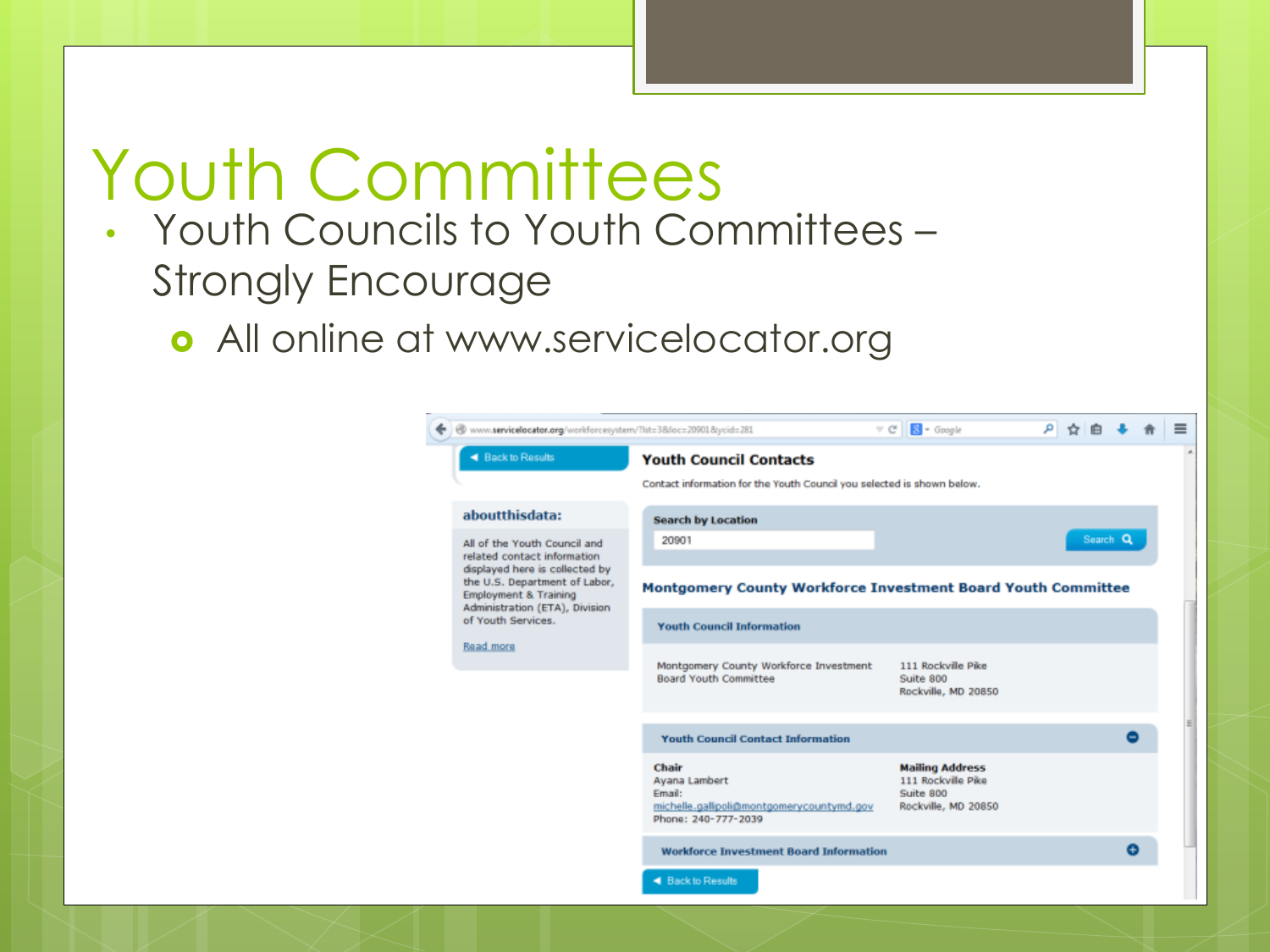#### WIOA Youth Performance **Measures**

o Effective July 1, 2016

- WIA measures used until then
- o 2<sup>nd</sup> Quarter Placement Rate in employment, education, or training
- o 4<sup>th</sup> Quarter Placement Rate in employment, education, or training
- o 2<sup>nd</sup> Quarter Median Earnings of participants in employment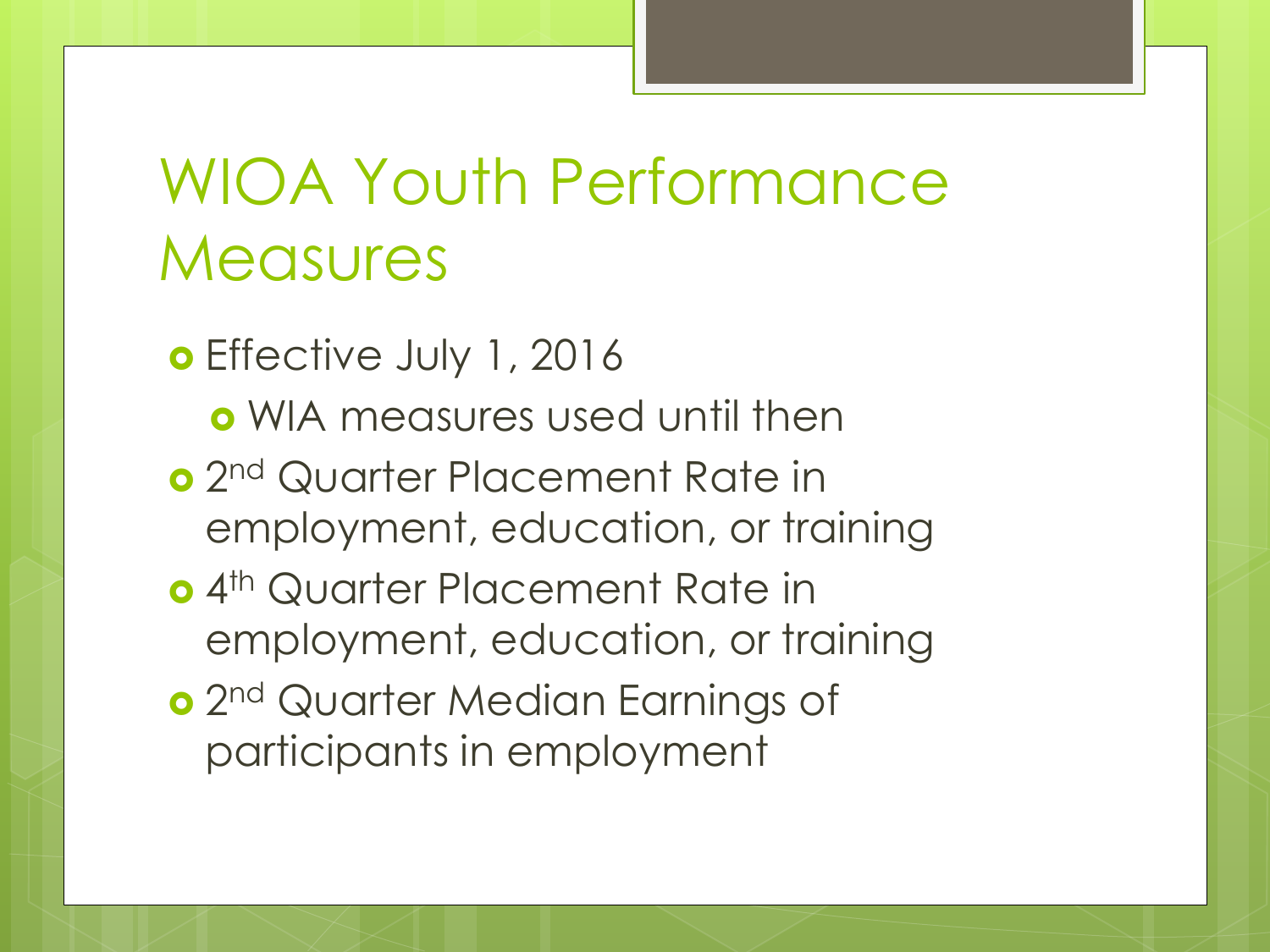#### WIOA Youth Performance **Measures**

- Diploma/Credential Attainment Rate
- **o** Measurable Skills Gain
	- **o** Notice of Proposed Rulemaking includes proposals
- **o** Employer Effectiveness: indicators of effectiveness in serving employers
	- **o** Notice of Proposed Rulemaking includes proposals